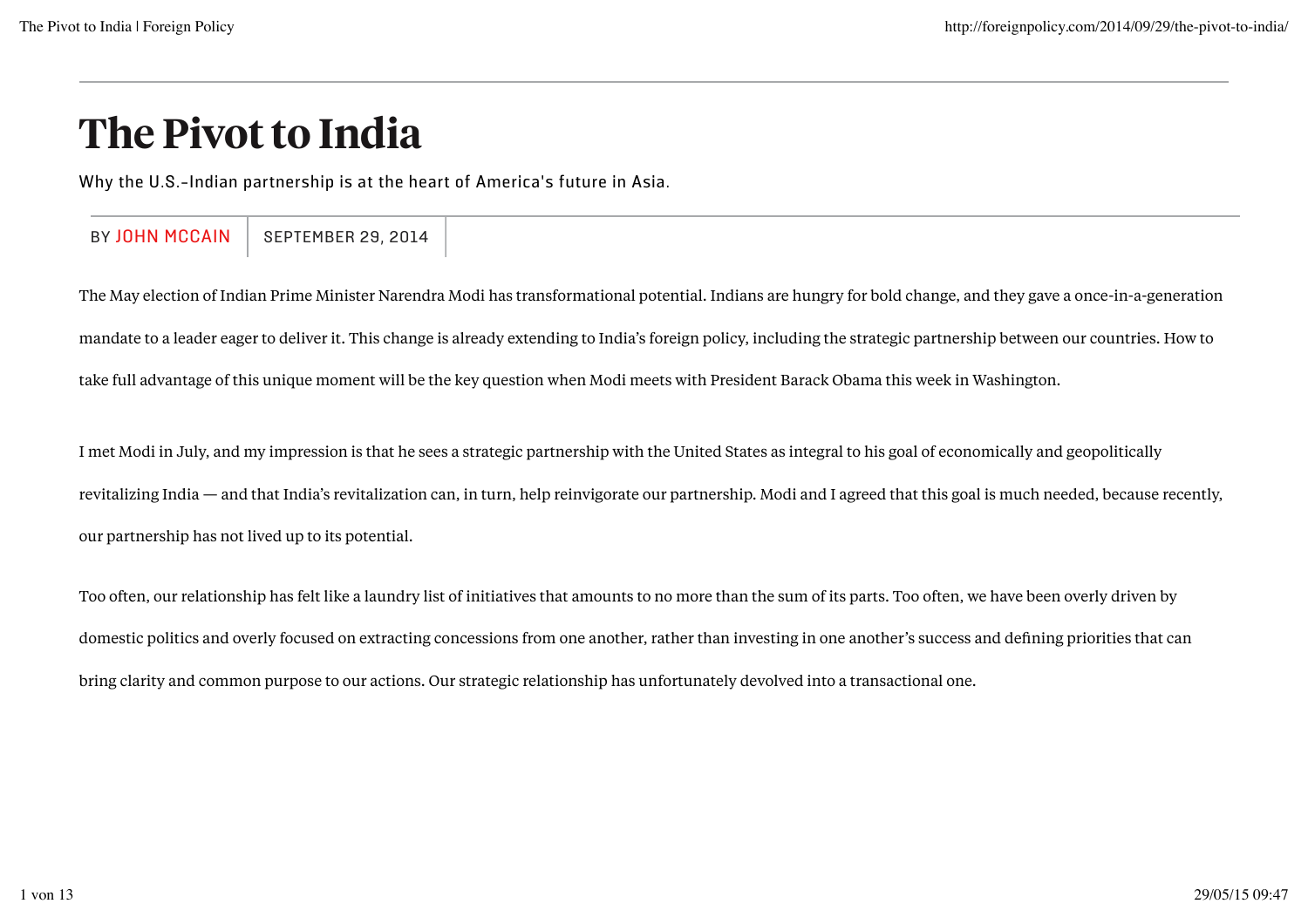My sense is that Modi wants India to do its part to change this — and that he wants India and the United States to think bigger and do bigger things together once again. I fully agree. And to realize these ambitions, India and the United States first need to recall why we embarked on a strategic partnership in the first place. It was not for run-of-the-mill reasons. We affirmed that India and the United States, two democratic great powers, can and should lead the 21st century in sustaining a liberal, rules-based international order, supported by a favorable balance of power.

The benefits of this international order — which the United States has played an exceptional role in building, defending, and strengthening since World War II — are difficult to overstate for India and the United States. And yet, the global distribution of power is shifting substantially. We recognize that while U.S. leadership remains indispensable, we increasingly need willing and capable partners that share our interests and values to serve as fellow shareholders in the maintenance of our shared vision of international order. More than ever, we see a key role in this endeavor for a democratic great power like India.

An India-U.S. strategic partnership is possible, and indeed essential, because we share values as well as interests. This is what gives us confidence that India's continued rise as a democratic great power will be peaceful, and that it can advance critical U.S. interests. This is why we seek not to curb the rise of India, but to catalyze it. And this is also why closer ties between India and the United States have consistently enjoyed broad bipartisan support in both countries.

It is worth recalling this original sense of purpose, because I fear we have lost much of it in recent years. And there is blame on both sides.

In Washington, there is a sense that the relationship has not met our admittedly high expectations. From trade disputes to setbacks in our civil nuclear agreement, there have been impediments and disappointments — compounded by several years of economic slowdown and political gridlock in Delhi. This is why Modi's election can be such an opportunity: It's a chance for India to rebuild its confidence and grow more ambitious and strategic in its relationship with the United States.

However, this depends on India's confidence that a partnership with the United States is worth the investment. And I'm afraid some in India are starting to doubt.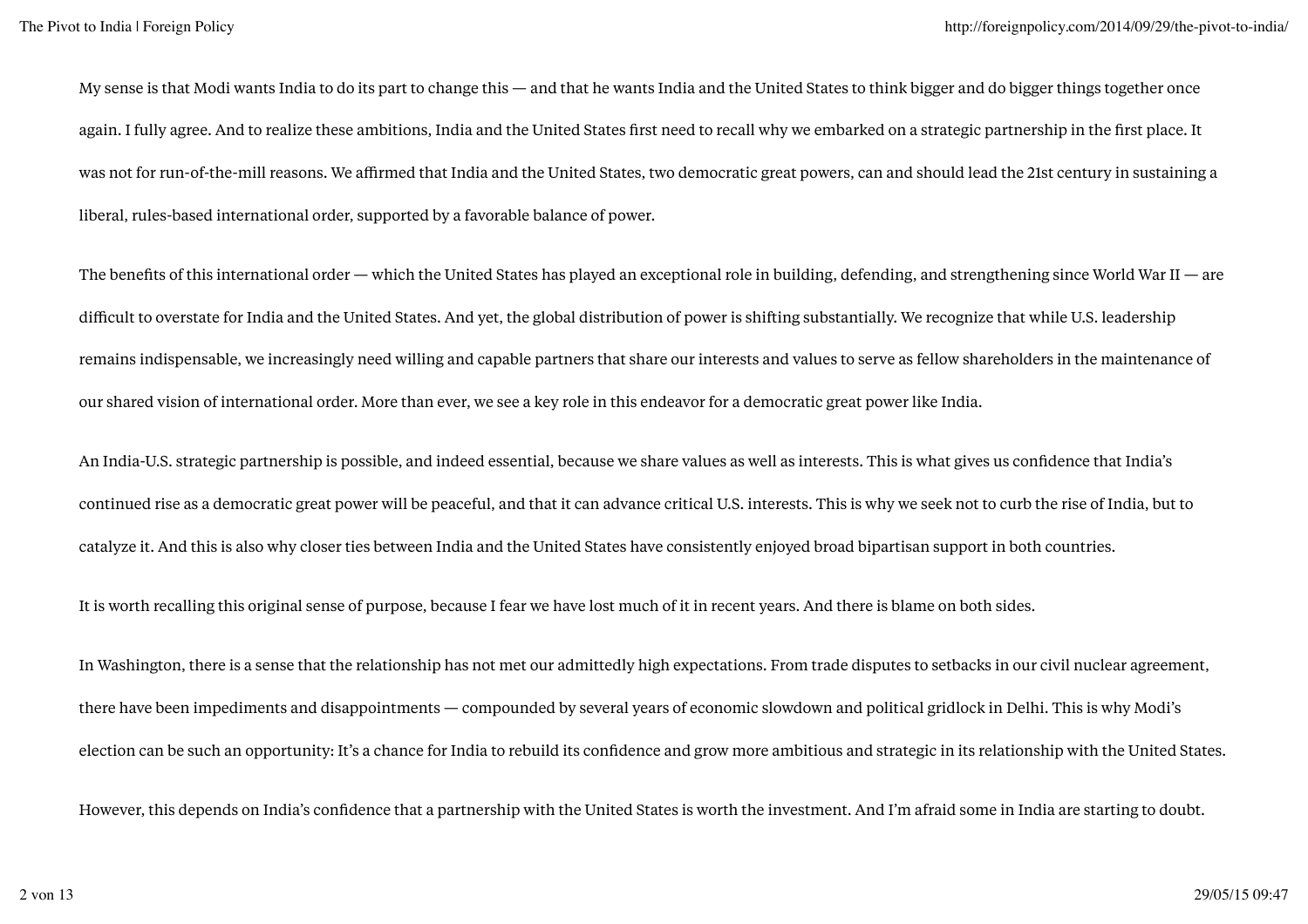Many Indians I have met worry that the United States seems distracted and unreliable, especially in its relations with India. They are concerned that Obama's "pivot to Asia" seems more rhetoric than reality, in large part due to devastating cuts to U.S. defense capabilities under sequestration. They worry that U.S. disengagement from the Middle East has created a vacuum that extremism and terrorism are filling. They are concerned by perceptions of U.S. weakness in the face of Russian aggression and Chinese provocation. And most of all, they are concerned by Obama's plan to withdraw from Afghanistan by 2017, which Indians believe will foster disorder and direct threats to India.

I am sympathetic to these concerns. Many of the administration's policies are imposing costs on India, and potentially reducing the value of a partnership with America in Indian eyes. What do we do about this? How can we rebuild the strategic focus of our partnership? I would make two broad suggestions.

First, India and the United States need to think more ambitiously about investing in each other and improving our capacity to work together. The United States wants Modi to succeed because we want India to succeed. When India thinks of its partners in the world, we want it to think of the United States first — positioning our country as the preferred provider of the key inputs that can help to propel India's rise.

The United States should be India's preferred partner on energy. The United States is unlocking transformational new supplies of oil and natural gas, and India's demand for both is rising. It is in the U.S. interest for democratic partners like India to gain greater access to our energy, which can help them reduce their dependence on unstable or problematic energy suppliers. This will be difficult, and may require legislative changes, but the economic and strategic benefits would be immense.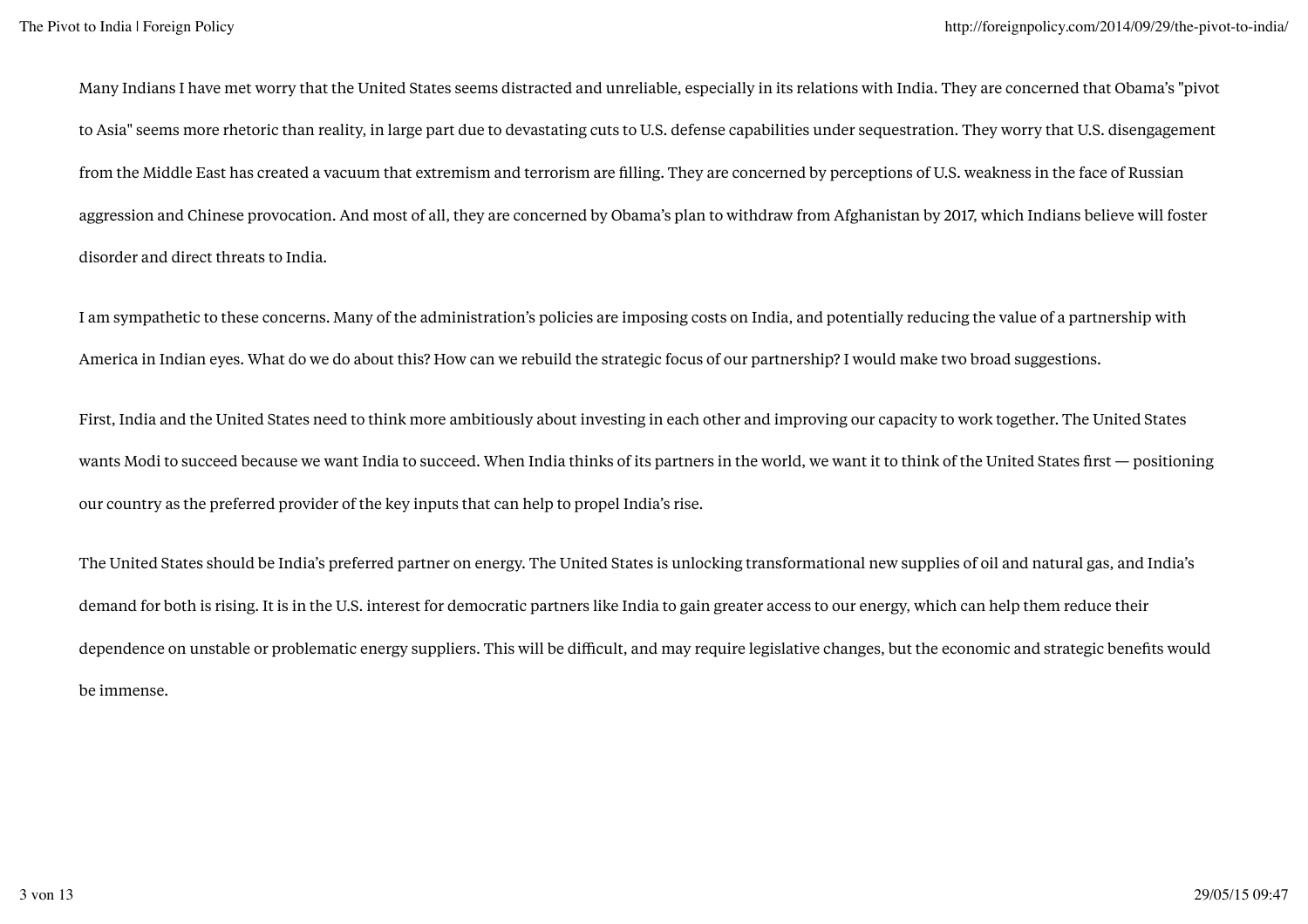We should also be India's preferred partner for economic growth — spanning education, human capital and infrastructure development, and especially trade and investment. U.S. companies and capital are always looking for opportunities, and they will go where they find transparent governance, effective institutions, rule of law, and a favorable regulatory environment. In this way, Modi's domestic reform agenda can help to attract greater U.S. trade and investment. And these U.S. ventures can, in turn, reinforce Modi's domestic reform agenda.

Our governments are currently negotiating a bilateral investment treaty, which would establish terms to govern investment between our economies. This is worthwhile. But why not aim instead for a free trade agreement (FTA), which would remove all barriers to cooperation between our entire economies? India and the United States have, or are negotiating, FTAs with every other major global trading partner, so we are on course to discriminate only against one another. This makes no sense.

Our goal should be to produce a road map for concluding an FTA and to start negotiating it. We could then work toward India's integration into the Trans-Pacific Partnership, a major international trade partnership, once it is finalized. Would this be extremely difficult? Of course. But the same was said of our civil nuclear agreement, and we did it.

We should be India's preferred partner on defense issues as well. Our militaries must work to sustain a favorable balance of power in key parts of the world. This means building new habits of strategic consultation and cooperation, developing a common operating picture, and conducting joint exercises in all domains. It means the United States transferring technology to India that can make its defense acquisitions more effective, and India being able to protect these capabilities as U.S. law requires.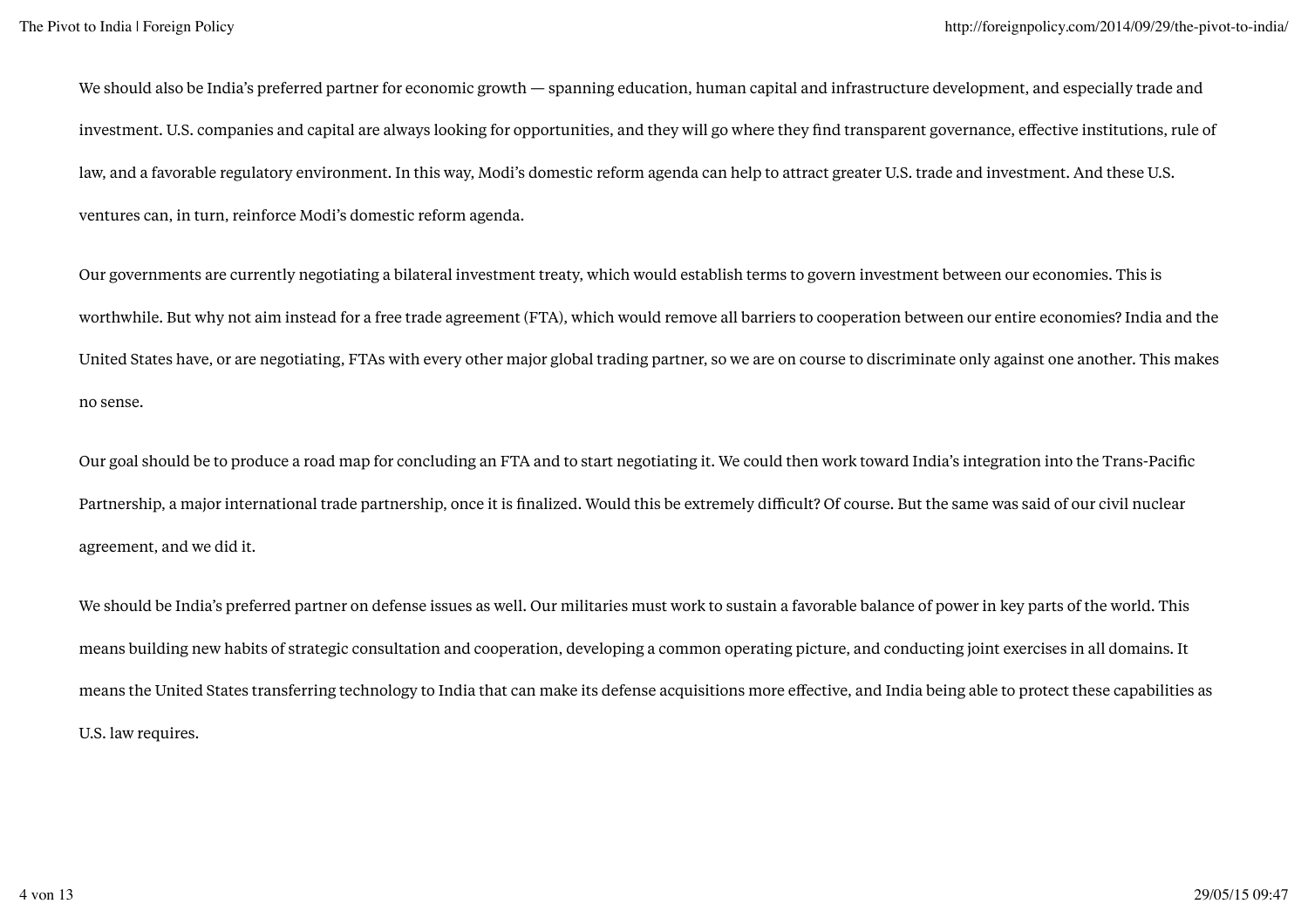It also means joint development and production of leading-edge military systems, as envisioned in the Defense Trade and Technology Initiative (DTTI), which the U.S. and Indian governments launched together to further our co-development and co-production goals. The pilot program for DTTI is anti-tank missiles, which would be a good start. But when Modi and Obama meet this week, I hope they lay out more ambitious joint ventures, like shipbuilding and maritime capabilities, and even aircraft carriers.

These and other efforts to deepen our investments in each other can help to restore the strategic focus of our partnership. What should follow is an ambitious strategic agenda to shore up a rules-based international order that supports our common security and prosperity. This will require us to prioritize three areas of the world.

First, South Asia: Modi seems to correctly recognize that if fires keep breaking out close to home, that will hinder India's global ambitions. This is another reason why a secure South Asia is in our interest, and why India and the United States must work together to achieve it. Most immediately, we should increase our counterterrorism cooperation and intelligence sharing. But ultimately, enduring security in South Asia depends on civilian-led democracy and an open regional trading order. These values create an alignment of interests among peoples across the region. Strengthening these supporters of a rules-based international order is the best way to weaken our opponents, especially violent extremists and their sponsors in Pakistan.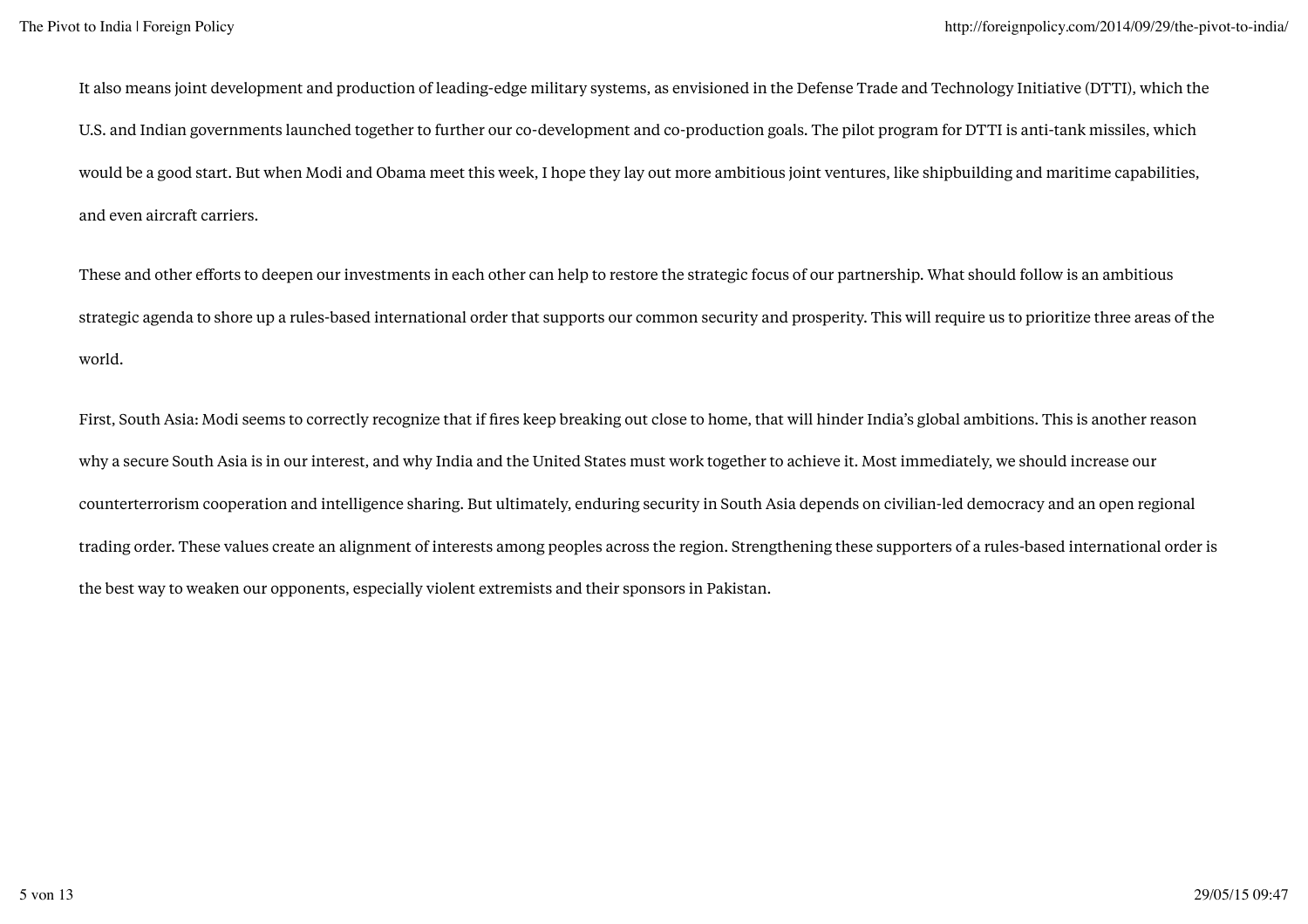Another strategic priority should be the Middle East, where threats to our security, interests, and values have never been greater. Indeed, al Qaeda's early September establishment of an affiliate in India is perhaps the clearest reminder of the vital stake that our nations have in a stable Middle East. This growing threat requires an evolution of thinking in New Delhi, which has often tended to look at the region as someone else's problem. Hopefully, Obama and Modi can agree on a bold new direction of expanded cooperation — diplomatic, economic, and military. Imagine the signal India would send if it joined the international coalition to confront the Islamic State.

A final strategic priority is East Asia and the Pacific, where the key challenge to a liberal, rules-based international order comes more from strong states and growing geopolitical rivalries than weak states and nonstate actors, as in the Middle East.

The idea that Asia's future will be determined by China or any one other country is wrong. Across this vast region, more people live under democracy than any other form of government. And more states, democratic or otherwise, increasingly see the value of a rules-based international order and the need to play a greater role in sustaining it. For this reason, we see increasing strategic cooperation in the Asia-Pacific region between the United States and its treaty allies, especially Japan and Australia, but also between these countries and emerging powers such as Indonesia, Singapore, Vietnam, and, of course, India. Indeed, the growing partnership between India and Japan is perhaps most encouraging.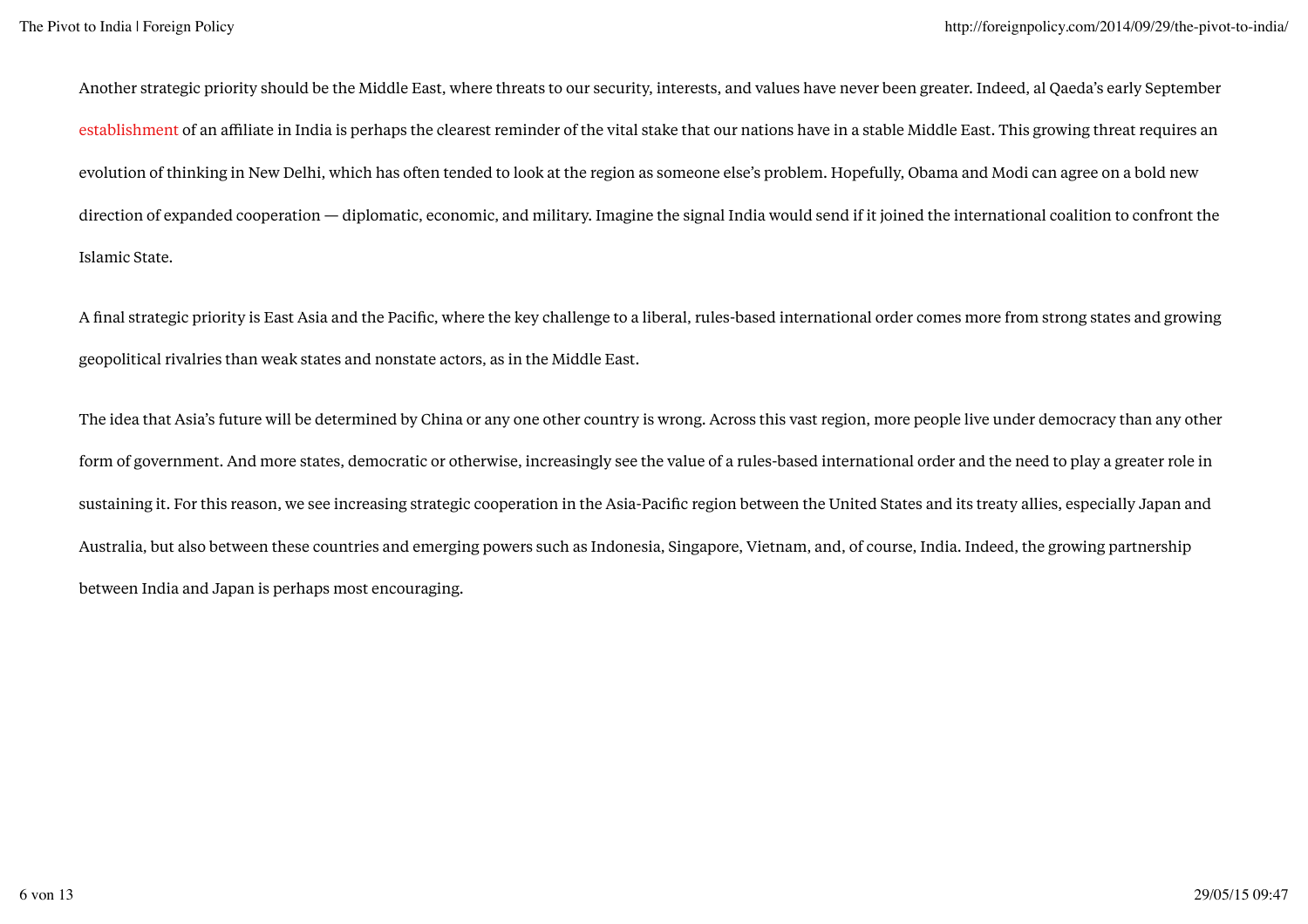India and the United States must play a leading role, both together and with other like-minded states, to strengthen a rules-based international order and a favorable balance of power in Asia. None of this means that India or the United States seeks to antagonize or exclude China. Both our countries want a constructive relationship with China, which is in our interest, and China's too. The India-U.S. strategic partnership, in all its forms — diplomatic, economic, military — is critical to encouraging China to rise peacefully in the present order, rather than trying to unilaterally and coercively change the status quo. More provocative to China than any of this is the perception that India and the United States are weak and divided.

Whether it is steps our countries can take to enhance our influence, or to project our influence together, the meeting between Modi and Obama is an opportunity for true strategic dialogue — an open discussion of the big questions. What kind of world do we want to live in? What are our true priorities amid a large bilateral agenda? And, most importantly, why does this partnership still matter?

As always, there will be skeptics on both sides. There will be Americans who tell Obama that this strategic partnership is overhyped, that India will never get its act together, and that it cannot be trusted to cooperate with us in a meaningful way. There will be Indians who tell Modi that drawing closer to the United States is a liability, that the United States is in decline, and that it is increasingly unable and unwilling to exert resolute global leadership.

We need to refute these skeptics, because it would be disastrous for both countries if we fail to reach our full potential as strategic partners. For India, it would mean squandering perhaps the greatest external factor that can facilitate and accelerate its rise to power. And for the United States, it would mean missing an irreplaceable opportunity to shape the emergence of a global power that could lead the liberal international order together with us long into the 21st century.

Obama and Modi must know that our relationship will continue to face short-term frustrations, and setbacks, and disappointments. But ultimately, this strategic partnership is about India and the United States placing a long-term bet on one another — a bet that each of us should be confident can offer a big return.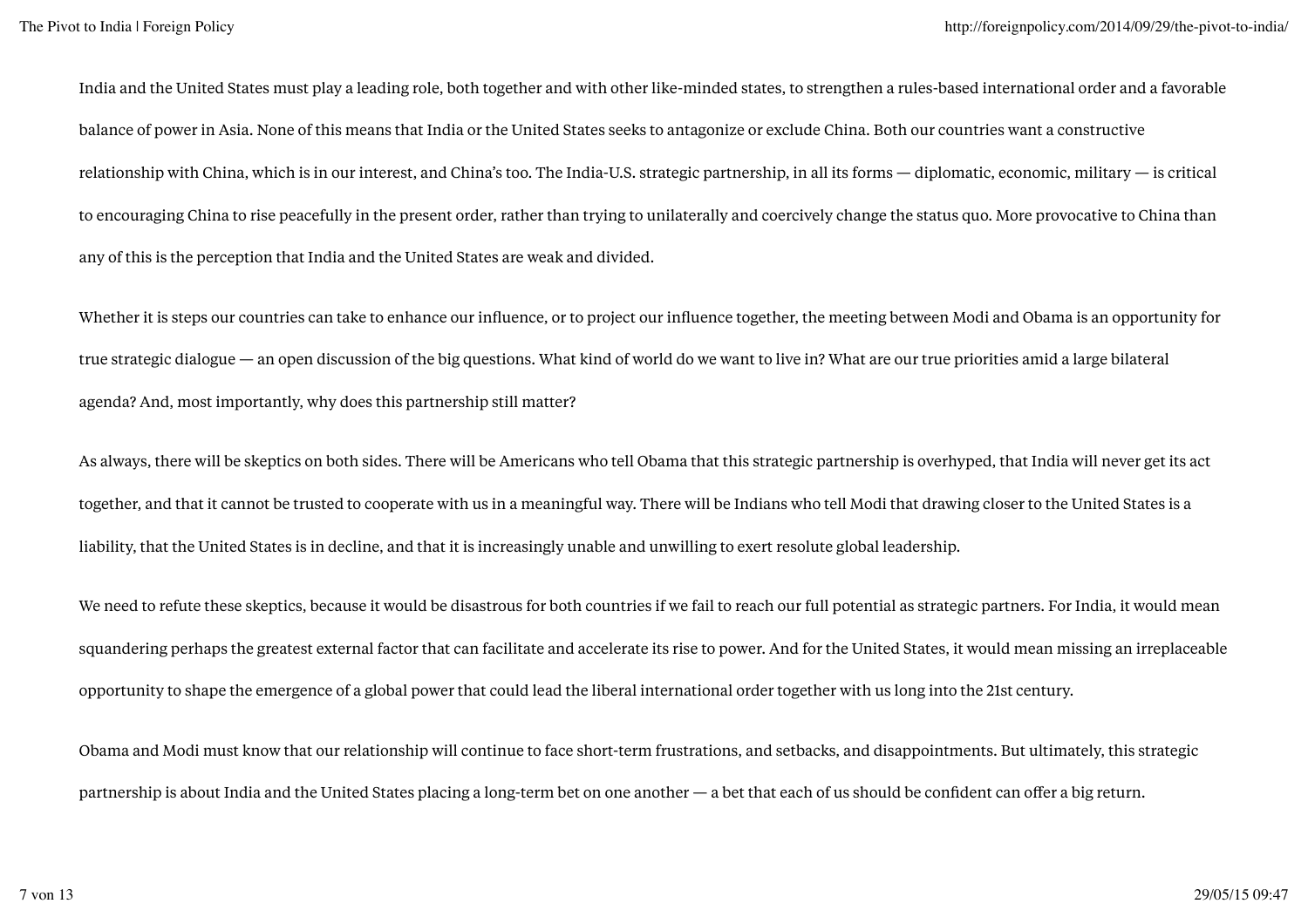Americans should have confidence in India. It will soon become the world's most populous nation. It has a young, increasingly skilled workforce. It is one of the world's largest economies. It is a nuclear power that possesses the world's second-largest military, which is growing more capable and technologically sophisticated. And India is a democracy, which does not mean its economic and social challenges are less daunting, but that it is more flexible, more responsive, and better able to address those challenges than its undemocratic peers.

Indians should also have confidence in the United States. Our economy remains the most dynamic driver of global growth. Our society remains virtually limitless in its capacity for reinvention, innovation, and assimilating new talent. Our institutions of higher education remain the envy of the world. Our military remains the most capable, combat-proven on earth. And we now have vast new supplies of energy.

India and the United States should have confidence in one another, and in the promise of their strategic partnership, because of our common capacity for renewal, which derives from our shared democratic values. It is this shared virtue that enables us to ask ourselves hard questions and to change when change is needed. As long as our nations stay true to these values, there is no dispute we cannot resolve, and nothing we cannot accomplish together.

This essay was adapted from remarks delivered at the Carnegie Endowment for International Peace on Sept. 9.

## Déjà Vu in the West Bank and Gaza

Hamas and Fatah's latest unity agreement is doomed to failure. So why do the Palestinian factions keep trying?

BY GRANT RUMLEY | SEPTEMBER 29, 2014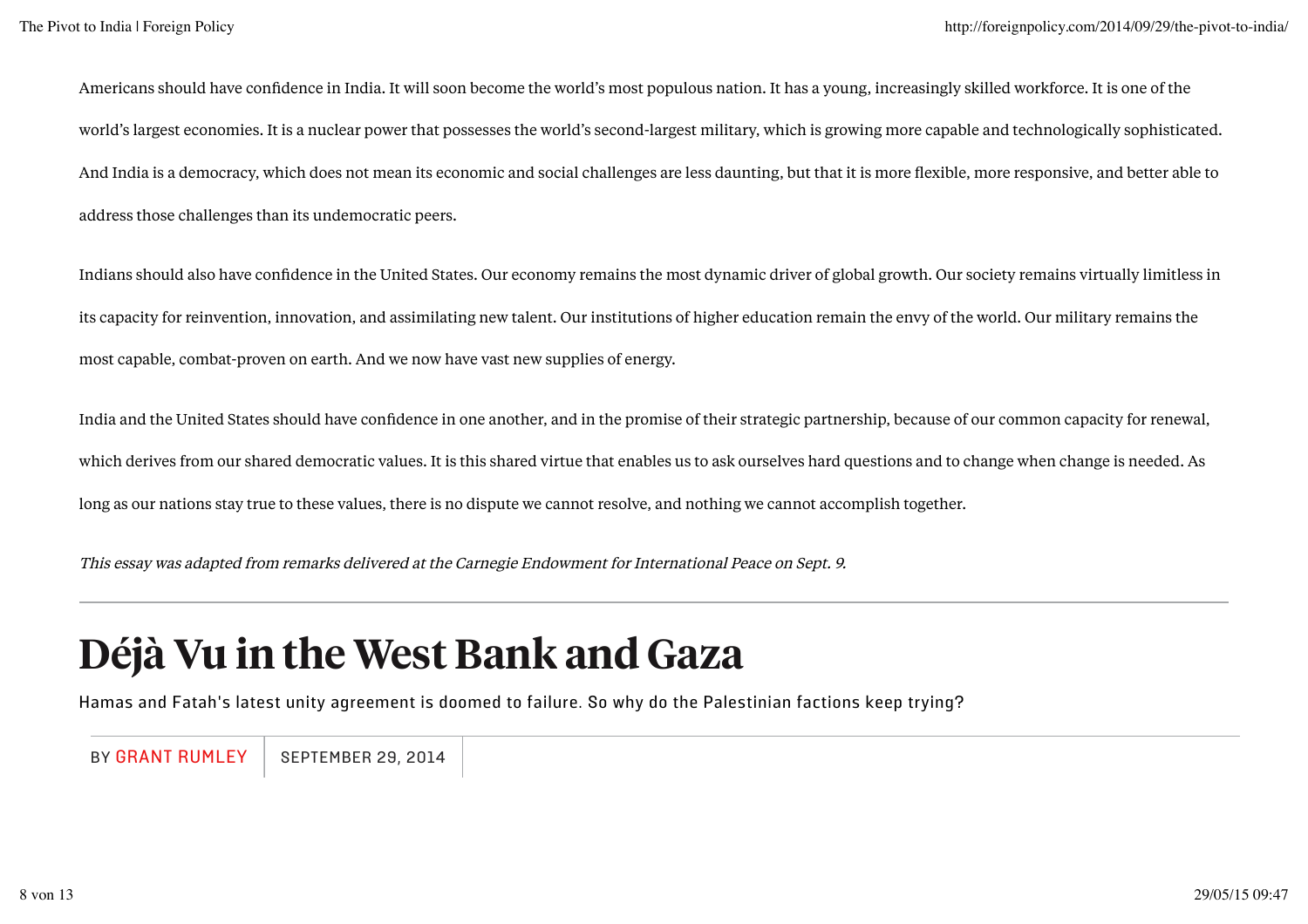Six months ago, the Palestinians' warring factions, Hamas and Fatah, surprised the world by announcing a new unity government after years of trying to overcome their differences. Outraged Israeli negotiators cancelled meetings with their Palestinian counterparts while American lawmakers decried Hamas's involvement in any Palestinian Authority (PA) government. Palestinian officials, on the other hand, cheered the agreement, insisting that national elections would be held in six months, thereby putting an end to the schisms that have hindered diplomatic progress as much as any Israeli actions in Gaza or the West Bank have.

In the intervening period, that hopeful attempt at a unity government fell apart dramatically. Between kidnappings, all-out war, and possible coup attempts, relations between the two sides hit rock bottom. But last week, Palestinian officials met once again in Cairo, their go-to arena for negotiations. And again, they agreed to the very same principles they had agreed to six months earlier. But they are no closer to elections, and perhaps more pointedly, no closer to true unity. It's calculated cynicism — not hopeful harmony — that brought the two sides together again. And it won't last.

If it seems like there wasn't anything new in the Sept. 25 agreement, that's because there wasn't. The agreement, much like the other deals signed between Fatah and Hamas in the past, was noticeably light on details. Apart from the proclamation that the PA would now be charged with governing Gaza, the document offered broad platitudes about the need for reconciliation, a recommitment to the establishment of a Palestinian state, and a desire to end the Israeli blockade of Gaza and prepare for an international donor conference in October for post-war reconstruction efforts in Gaza.

Buried beneath all that was one sentence dedicated to stressing the need to "quickly provide conditions for holding elections in accordance with what is stated in the [previous] agreements and understandings."

In short, don't hold your breath for any new elections.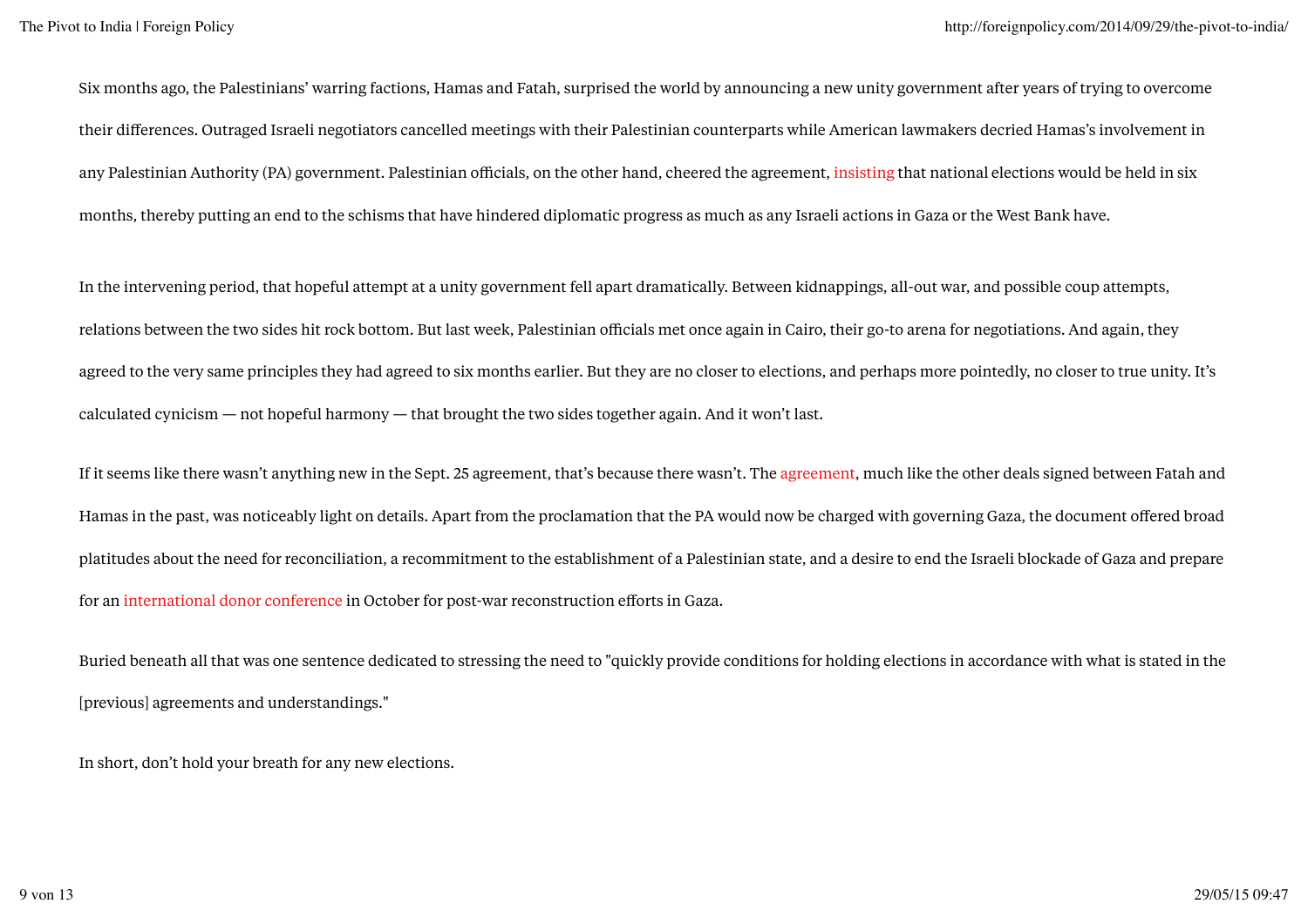Perhaps the most noticeable thing about this round of the reconciliation dance is the timing: Trust between Hamas and Fatah is at an all-time low. In June, Israel accused Hamas of kidnapping and killing three Israeli teenagers in the West Bank — accusations that were later confirmed when a senior Hamas leader in Turkey lauded the operation at a conference that included Turkey's deputy prime minister. PA President and Fatah chief Mahmoud Abbas condemned the kidnapping and murders, even going so far as to increase security cooperation with Israel during the manhunt for Hamas members in the West Bank.

Then there was the war in Gaza, which Hamas started, and which Abbas and the Fatah leadership clearly did not want. From Fatah's perspective, the war was a political maneuver by a Machiavellian Hamas seeking to boost its popularity among Palestinians and sideline Fatah. With each passing day of the 50-day-long conflict, Abbas looked weaker and weaker compared to Hamas, which was trading blows with the Israeli military. (Never mind the fact that the Hamas leadership was either situated comfortably outside of Gaza or deep beneath the ground in fortified bunkers.) In polls after the war, Abbas's unease was confirmed as Hamas's popularity surged.

If it looked like Hamas was trying to draw the West Bank into conflict, there was good reason for such suspicions. Reports surfaced earlier this month that a Hamas cell in the West Bank was planning to leverage the unrest to launch an armed takeover of the PA. Abbas, already scheduled to meet with Hamas leader Khaled Meshaal in Doha in September, was furious. As leaked documents show, the meeting was tense, ending in a shouting match in which Abbas declared that he trusted the Israeli intelligence reports more than Meshaal.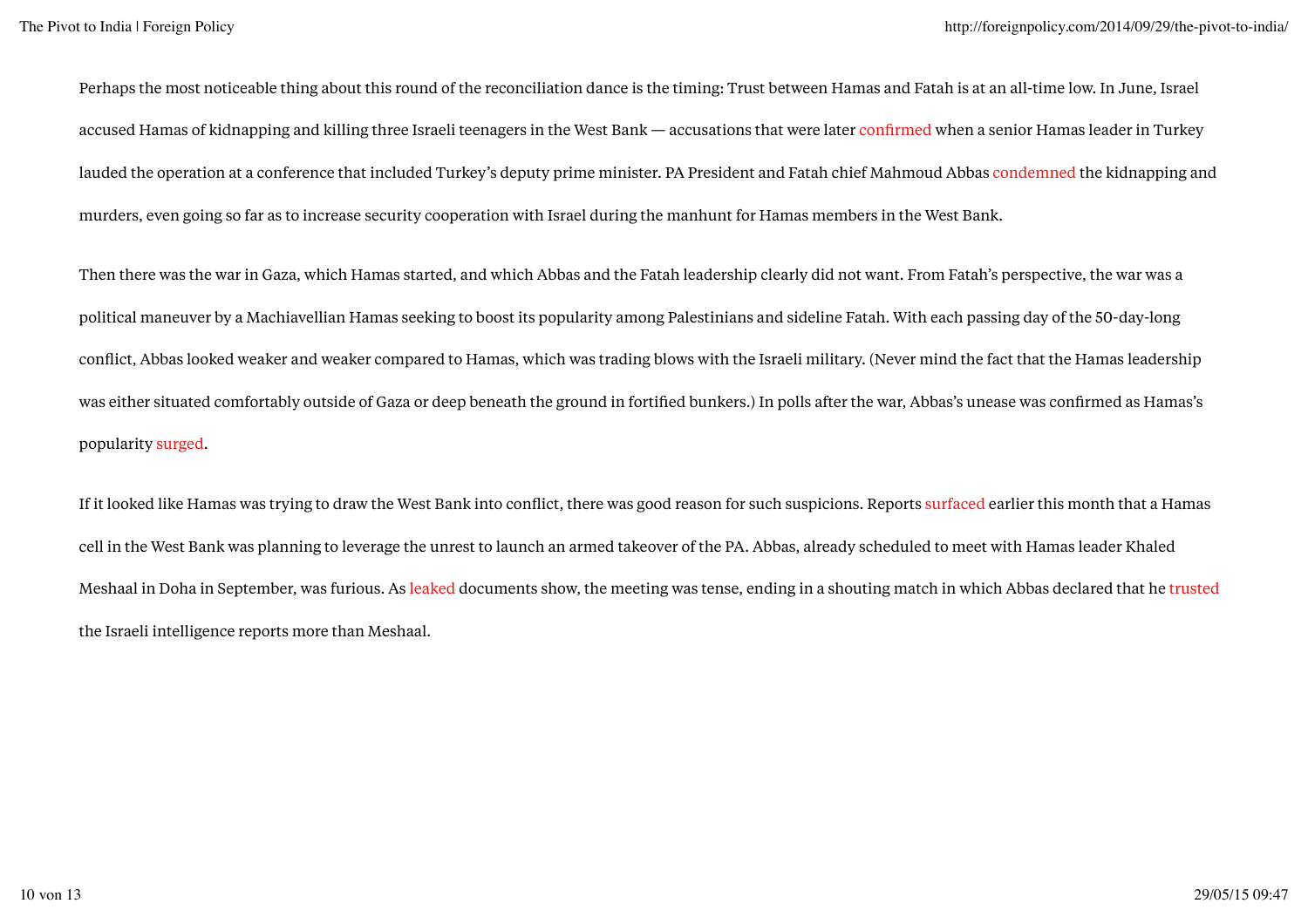With ties between Fatah and Hamas on the rocks, the question remains as to the motivations for recommitting to this unity agreement. Even less clear is how the two sides agreed to come back to the negotiating table. It's not as if Egypt, which negotiated the cease-fire deal with the Israelis, has terrific sway with either faction right now. One obvious answer would be to respond to the wishes of the Palestinian public, which seeks to reunify the West Bank and Gaza Strip under one leader. The actual answer might be less quixotic: money. There is a huge amount of it on the table for both sides right now and both factions will benefit, if they can agree to unify.

In fact, apart from their antipathy for Israel, one of the only things the two sides have been able to agree on is the need for a large donor conference to raise funds for the reconstruction in Gaza after this summer's war. Throw in Israel's demands that any donated supplies be vetted and monitored before going into Gaza, not to mention the recent U.S. court ruling against the Arab Bank (the only bank with real reach into Gaza) that banks can now be prosecuted as complicit in processing transactions that fund terror groups and subsequent attacks, and the situation becomes more complicated for courting potential donors.

Both Palestinian factions know that a government under the control of Abbas and the PA is the only way to avoid the legal entanglements that would come with donating to a territory controlled by Hamas, which is designated as a terrorist organization by most Western countries. So, even though most donor nations understand that this unity arrangement is more Palestinian political stagecraft than a reflection of real reconciliation, they all understand that Gaza under the PA is decidedly more donor-friendly. With an Egypt-sponsored conference to collect donations for Gaza reconstruction two weeks away, the need to show that this non-partisan PA would be in control of Gaza was tantamount. The PA has not had to give up anything to fulfill this role, except for the fact that it is now effectively serving as a guarantor of a terrorist group.